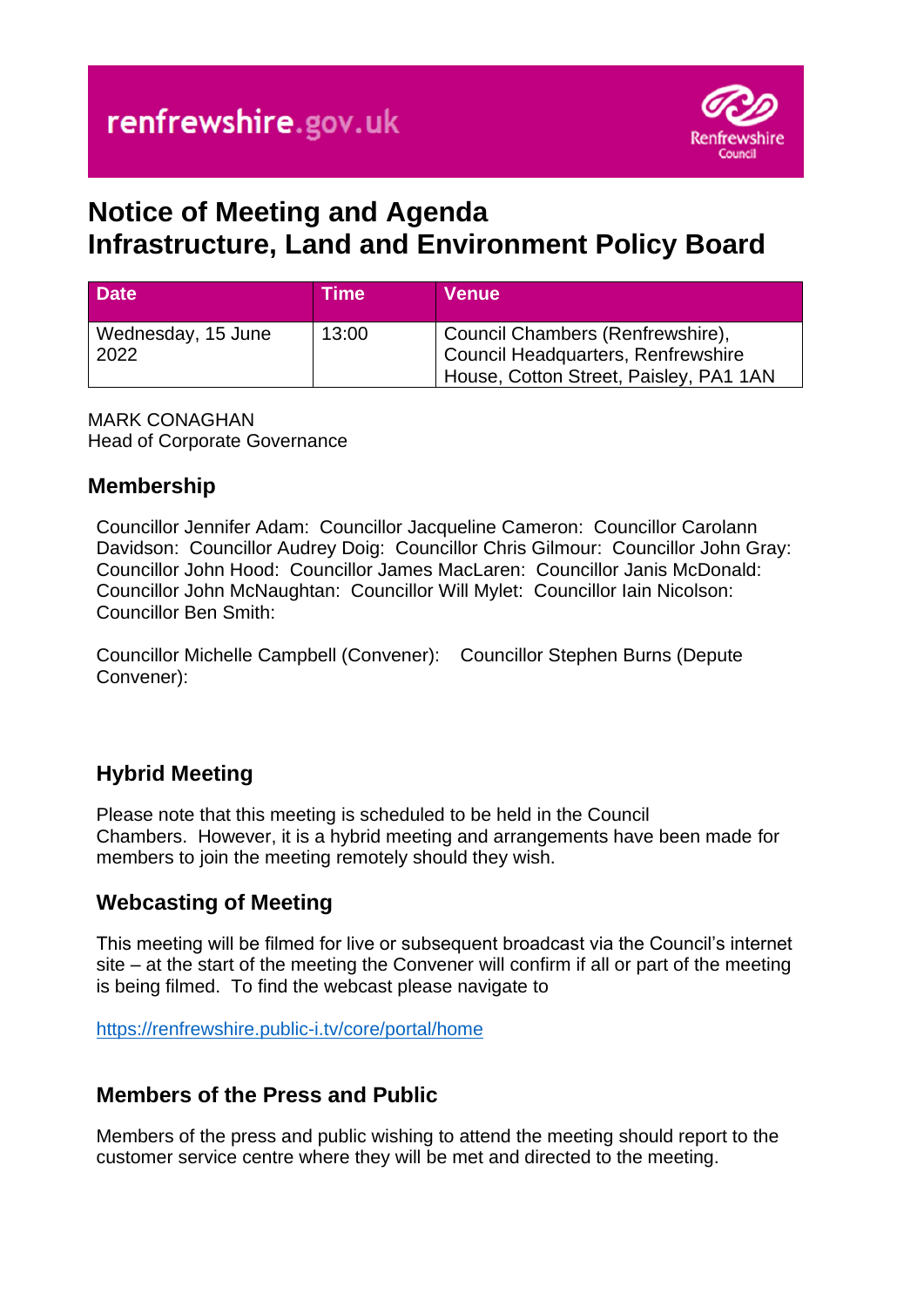### **Apologies**

Apologies from members.

#### **Declarations of Interest**

Members are asked to declare an interest in any item(s) on the agenda and to provide a brief explanation of the nature of the interest.

| 1              | <b>Operational Performance Report</b>                                                                                    | $5 - 12$    |
|----------------|--------------------------------------------------------------------------------------------------------------------------|-------------|
|                | Report by Director of Environment & Infrastructure.                                                                      |             |
| $\mathbf 2$    | Service Delivery Plan 2021/22 and Outturn Report and<br><b>Service Improvement Plan 2022-25</b>                          | $13 - 88$   |
|                | Report by Director of Environment & Infrastructure.                                                                      |             |
| 3              | <b>Environment and Infrastructure Health, Safety and</b><br><b>Wellbeing Plan 2022/23</b>                                | $89 - 100$  |
|                | Report by Director of Environment & Infrastructure.                                                                      |             |
| 4              | <b>School Parking Exclusion Zones - Safer Schools</b><br><b>Evaluation</b>                                               | $101 - 112$ |
|                | Joint report by Director of Communities and Housing Services<br>and Director of Environment and Infrastructure Services. |             |
| 5              | <b>Community Asset Transfer Policy and Procedures</b>                                                                    | $113 - 154$ |
|                | Report by Chief Executive.                                                                                               |             |
| 6              | Community Asset Transfer Return (1st April 2021 -<br>31st March 2022)                                                    | 155 - 158   |
|                | Report by Chief Executive.                                                                                               |             |
| $\overline{7}$ | Lease of Craigielea House, Blackstoun Road, Paisley,<br>PA3 1NB                                                          | 159 - 164   |

Report by Chief Executive.